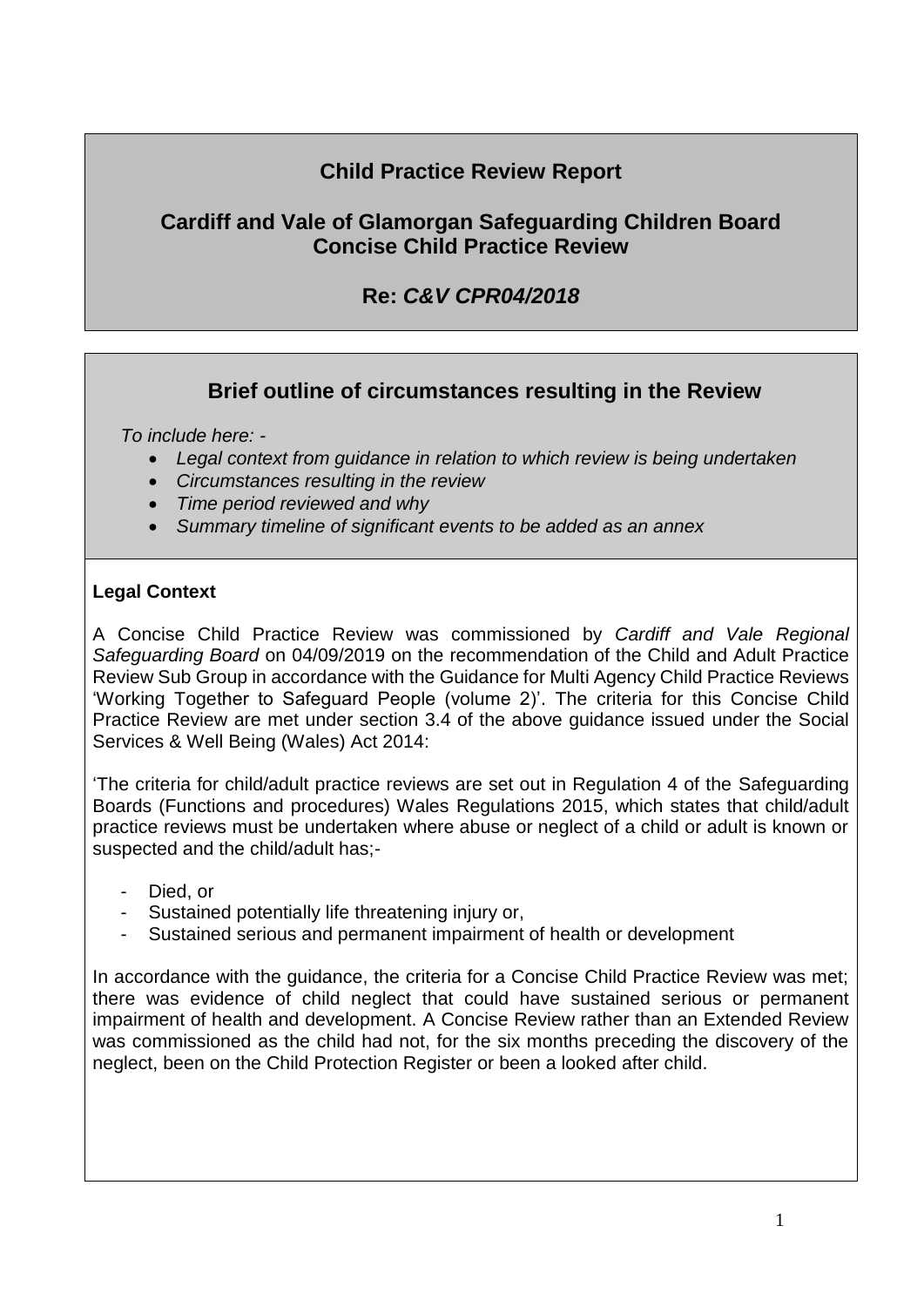#### **Circumstances resulting in the review:**,

An anonymous call was made to the RSPCA in August 2017, regarding concerns in relation to the welfare of the family's pet cats. The home was found to be in a poor state, contaminated with cat urine and faeces, no food and there was excessive rubbish and clutter throughout the house (in excess of 100 black bags of rubbish that were later removed from the home). Following this discovery, the NSPCC and Social Services were contacted and safeguarding procedures were initiated. The children were removed from their mother's care and placed in the temporary care of paternal grandmother, until their father moved back to their home area to take care of them.

One of the children had a life limiting condition. Prior to the above incident, a referral was made to Social Services on 10/08/2015 by a specialist Children's Nurse, as the mother had failed to collect the child's prescriptions for almost a year and had failed to engage with home visits. Indicators of neglect were identified which would have a more profound and potentially serious and sustained impairment on the health of the child with this particular life limiting condition; hence this review concentrating on that particular child.

A previous anonymous email had also been sent to the NSPCC helpline on 28/03/2015, raising concerns about the living conditions of the children. The children were reported to be eating out-of-date food, were unkempt and were attending school not appropriately dressed. The email stated that the house was unsuitable for the children to live in and that there were significant levels of rubbish both inside and outside of the home. The NSPCC helpline practitioner identified the children as being at risk of harm due to their basic needs not being met and a referral was made to Vale of Glamorgan Children's Social Care by the NSPCC on 30/03/2015.

The time period reviewed was from 1<sup>st</sup> August, 2015 to 31<sup>st</sup> August, 2017. The two year timeframe covers the initial referral made in August 2015 when indicators of neglect were identified, up until the incident which triggered safeguarding proceedings.

Background information was received from VOG Children Services detailing the previous referrals received about the children's welfare.

## **Practice and organisational learning**

*Identify each individual learning point arising in this case (including highlighting effective practice) accompanied by a brief outline of the relevant circumstances*

Representatives from South Wales Police, VoG Children & Young People's Services, VoG Housing Services, VoG Education Department, Cardiff and the Vale University Health Board, NSPCC and RSPCA attended the learning event. Contact was made with the children's family and interviews took place with two adult family members. A further interview also took place with the family GP.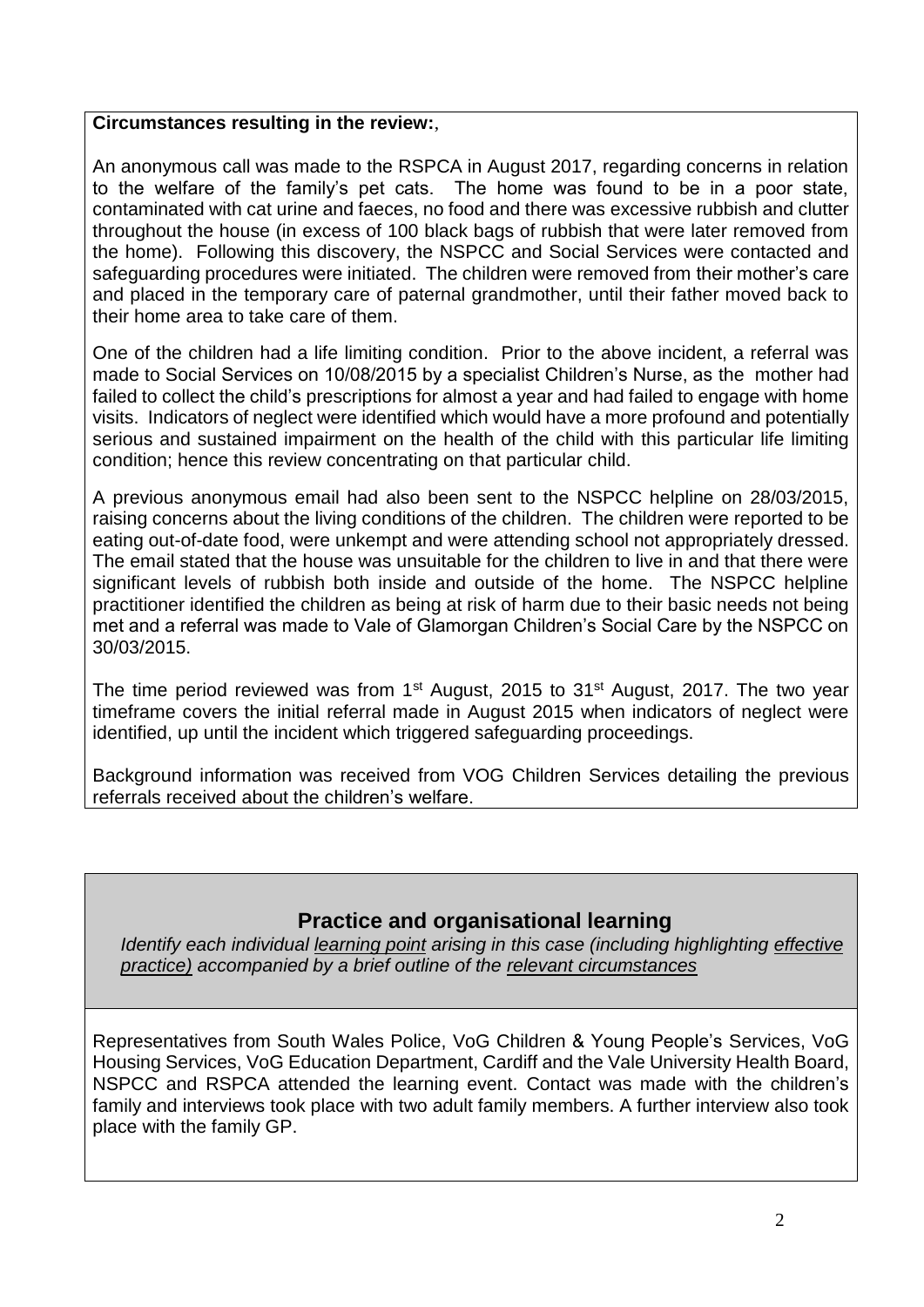### **Communication and information sharing.**

Practitioners prior to and during the learning event had identified that they had, at times, worked in isolation from each other. They did not always liaise with other agencies appropriately at a time of concern.

A MARF referral made by a Health representative resulted in no tangible action being taken by social services as the parent, when contacted by social services, deflected concerns about the welfare of her child by alleging that she had a poor relationship with the professional that had made the referral. Social services did not speak to the referrer. Social services have since changed their procedures and guidelines regarding MARF referrals and efforts are now made to speak to the referrer prior to making any decision to curtail any involvement with the child.

Staff from all agencies to increase their confidence with the **Protocol for the Resolution of Professional Differences.** If professionals are not content with a decision made by another agency, they should be supported in challenging the decision to ensure that all efforts have been made to secure additional support for a child or vulnerable adult.

## **Child neglect and disguised compliance.**

The Learning Event identified that significant progress had been subsequently made with regards to the recording of concerns about children at the school ('My Concern' electronic recording system implemented in September 2016) and a more robust approach would now be made were a child to be regularly attending school unclean and inadequately clothed. Education are very conscious to maintain a good working relationship with parents as they do not wish to alienate vulnerable parents and children and this needs to be balanced against the need to appropriately refer concerns of child neglect to social services to ensure that significant harm to a child does not occur. A parent can seem amenable to accessing support and it can be difficult to identify deliberate procrastination and assess how harmful the lack of progress is to the child.

Neglect can and does cause significant harm . The statutory safeguarding guidance for Wales Safeguarding Procedures states that, 'Neglect can in some cases be challenging to identify because of the need to look beyond individual parenting episodes and consider the persistence, frequency, extent and pervasiveness of parenting behaviour which may make them harmful and abusive.' It is also of note that the same guidance also states that, 'There is a reluctance to pass judgement on patterns of parental behaviour particularly when deemed to be culturally embedded or when associated with social disadvantages such as poverty.' All practitioners also need to be alert to the following concerns in this safeguarding guidance which states that 'in families where there is neglect because of impaired parenting capacity, practitioners may become focussed on the needs of the parent rather than the child. If support becomes focussed primarily on the parent in order to support their ability to parent there can be a failure to consider whether this is actually translating into better outcomes for the child.'

Disguised compliance of a parent can also be an issue where a parent gives the appearance of cooperating with services to avoid raising suspicions and allay concerns. Wales Safeguarding Procedure guidance also states that , 'It is important to establish the facts and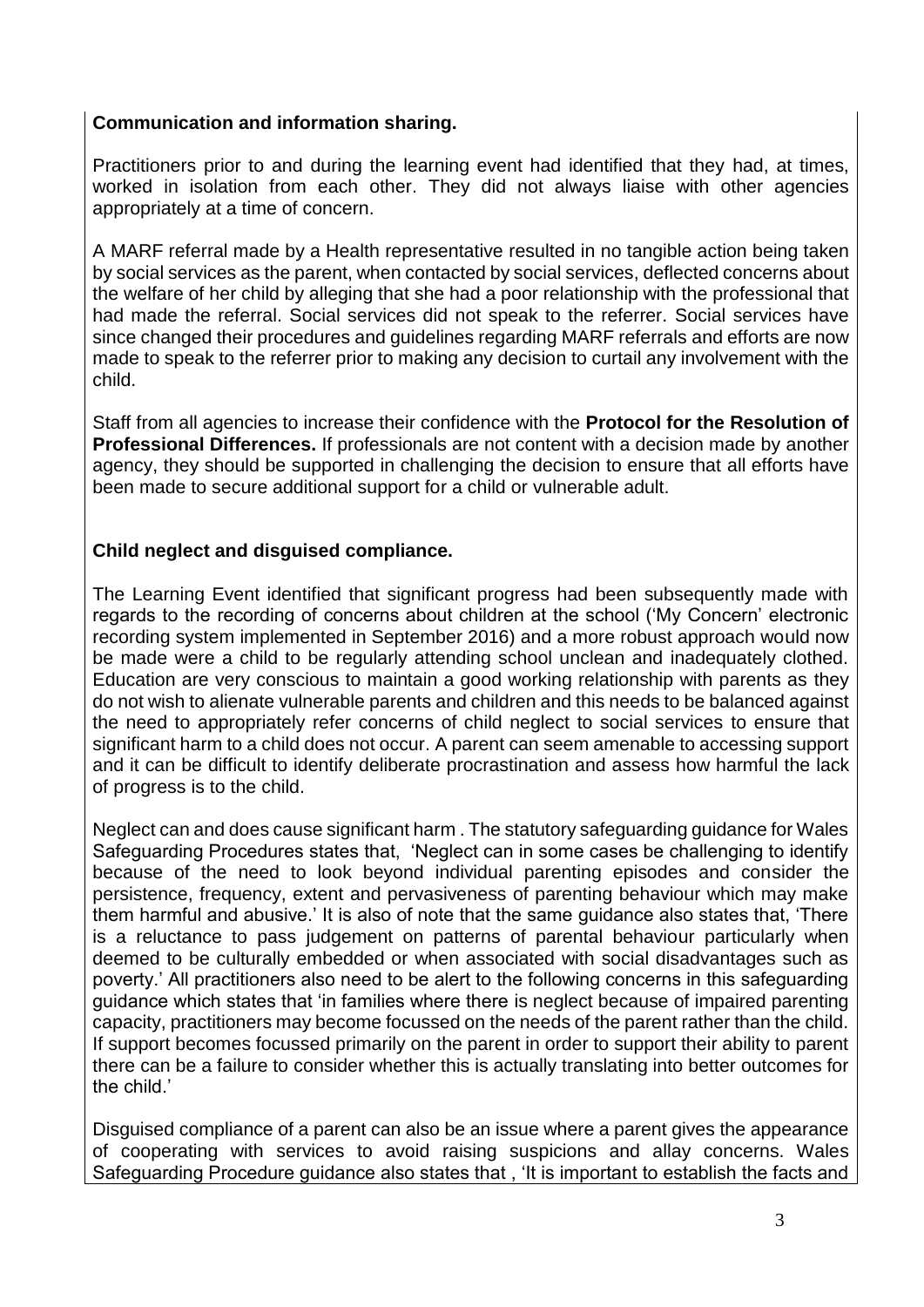gather evidence about what is actually occurring or has been achieved, in order to not lose objective sight of what is happening.'

## **Housing services and safeguarding concerns.**

The parent of the child had not complied with gas safety certificate procedures (there was no gas credit on the pre-payment meter for several appointments). Consequently, the gas meter was capped off due to the service anniversary date having expired, effectively stopping the gas supply to the child's home. This resulted in no gas central heating, limited hot water and no cooking facilities from November 2016. The children were removed in August 2017. The children were without gas amenities for that period from November 2016 until August 2017. No safeguarding referrals were made with regards to the children. VOG Housing department have since revised their procedures and are confident that any future such incidents would result in appropriate safeguarding referrals being made about either children or vulnerable adults left without access to heating, hot water or cooking appliances.

## **Unclaimed prescribed medication for children with life limiting conditions.**

The parent had regularly not picked up repeat prescribed medication from the pharmacy for her child who had a life limiting condition. Discussions have been undertaken with the GP and will continue with safeguarding staff from the Cardiff and the Vale University Hospital Board and the Local Medical Committee to ensure that the GPs are made aware by pharmacy if any repeat prescribed medication is not collected for children with life limiting conditions. A safeguarding referral will then be generated. In addition C&VUHB Safeguarding Team will liaise with the Local Medical Committtee to ensure this is embedded throughout GP practices in Cardiff & Vale of Glamorgan.

### **Access to GP records by Medical teams supporting children with life limiting conditions**

Further discussions to take place between Cardiff and the Vale University Health Board safeguarding representatives and Primary Care to ensure that there is easy access to a child's GP health records by specialist teams such as those supporting children with a life limiting condition. With regards to this child, this would have helped focus interventions on the child and would have prompted further safeguarding referrals.

#### **Liaison between schools and medical teams supporting a child with a life limiting condition.**

It was discussed in the Learning Event and evident from the Child Practice Review timeline that a meeting between the school and the specialist nursing team shortly after the child started at the school would have resulted in a stronger focus on the child's general wellbeing. The parent would sometimes allege that the child's poor attendance was due to health problems associated with their life limiting condition, however the school had been told by the Cystic Fibrosis Nurse, that the child's health would not negatively impact on his attendance. Whilst it's acknowledged that there are challenges to convening meetings between busy professionals it would have assisted all in supporting the child if a meeting could have taken place. The parent could have been more robustly challenged about poor attendance sooner and if the school had been reminded of previous safeguarding concerns, perhaps more prompt action could have been taken by the school.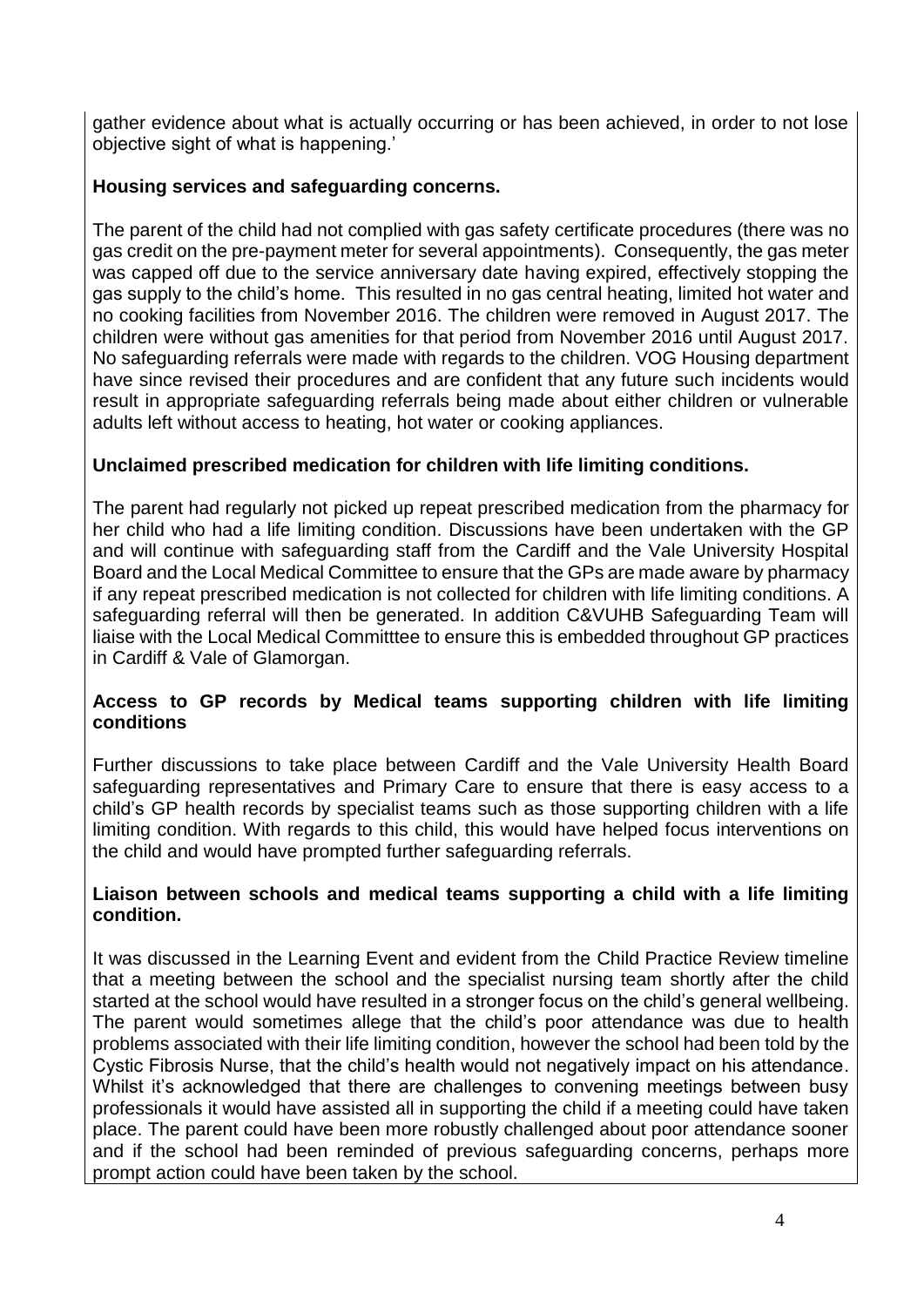Other Safeguarding Boards do have a separate Safeguarding Disabled Children policy. One such Board states the following about their Safeguarding Disabled Children's Policy. "This practice guidance makes clear that disabled children have exactly the same human rights to be safe from abuse and neglect, to be protected from harm and achieve the Social Services and Well Being Act 2014 (Wales) outcomes as none disabled children. Disabled children do however require additional action. This is because they experience greater vulnerability as a result of negative attitudes about disabled children and unequal access to services and resources, and because they may have additional needs relating to physical, sensory, cognitive and/ or communication impairments."

#### **RSPCA and safeguarding arrangement with the NSPCC.**

The RSPCA refer all child protection concerns to the NSPCC. It was noted at the Learning Event that this arrangement has helped increase appropriate safeguarding referrals. It was thought that the family were away on holiday hence the RSPCA referral did not prompt a same day response from the NSPCC. RSPCA did not alert the police for this same reason in that they did not feel that any child's safety was in imminent danger. The safeguarding arrangement between the RSPCA and NSPCC does seem robust but both agencies were reminded at the Learning Event that the police are happy to be called with any concerns that the RSPCA may have; it does not just need to be matters that require an urgent response.

#### **Hoarding, self neglect and safeguarding.**

The Learning Event did focus on the poor home conditions and the very negative impact they had on the children's wellbeing and safety. It was apparent that there is not a coherent multi agency approach to dealing with hoarding issues in the Vale of Glamorgan. A better understanding of hoarding would help improve the wellbeing of both children and adults in that area. Previous attempts had been made to assist with poor home conditions but the root of the problem was not addressed hence any good progress was shortlived. The North Wales Safeguarding Board does have a Hoarding Protocol which could be adopted.

"The Hoarding Protocol sets out a framework for social care and other relevant agencies to work in partnership using an outcome focused, solution based model. The protocol offers clear guidance to staff working with hoarders." It outlines that compulsive hoarding is a problem for several reasons. Because of the amount of clutter, the person may not be able to use the rooms in their house for their intended purpose, or even be able to sit in a chair without having to move things. In extreme cases the piles of clutter can become a fire risk and can result in the hoarder tripping and falling. And because the home is virtually impossible to clean, living conditions tend to be very unhygienic and can lead to rodent or insect infestations, blocked drains and other problems that may also affect neighbouring properties. The hoarder is usually reluctant or unable to have visitors, or even allow tradesmen in to carry out essential repairs. They quickly become isolated and lonely and are often prone to anxiety and depression. The hoarding probably brings them comfort, but deep down they are unhappy. They may ignore the pleas of family and friends to get help, as they do not see it as a problem or cannot bring themselves to tackle it. The hoarding literally takes over the person's life, causing their work performance, personal hygiene and social life to suffer. They may ignore the pleas of family and friends to get help, as they do not see it as a problem or cannot bring themselves to tackle it. The hoarding literally takes over the person's life, causing their work performance, personal hygiene and social life to suffer".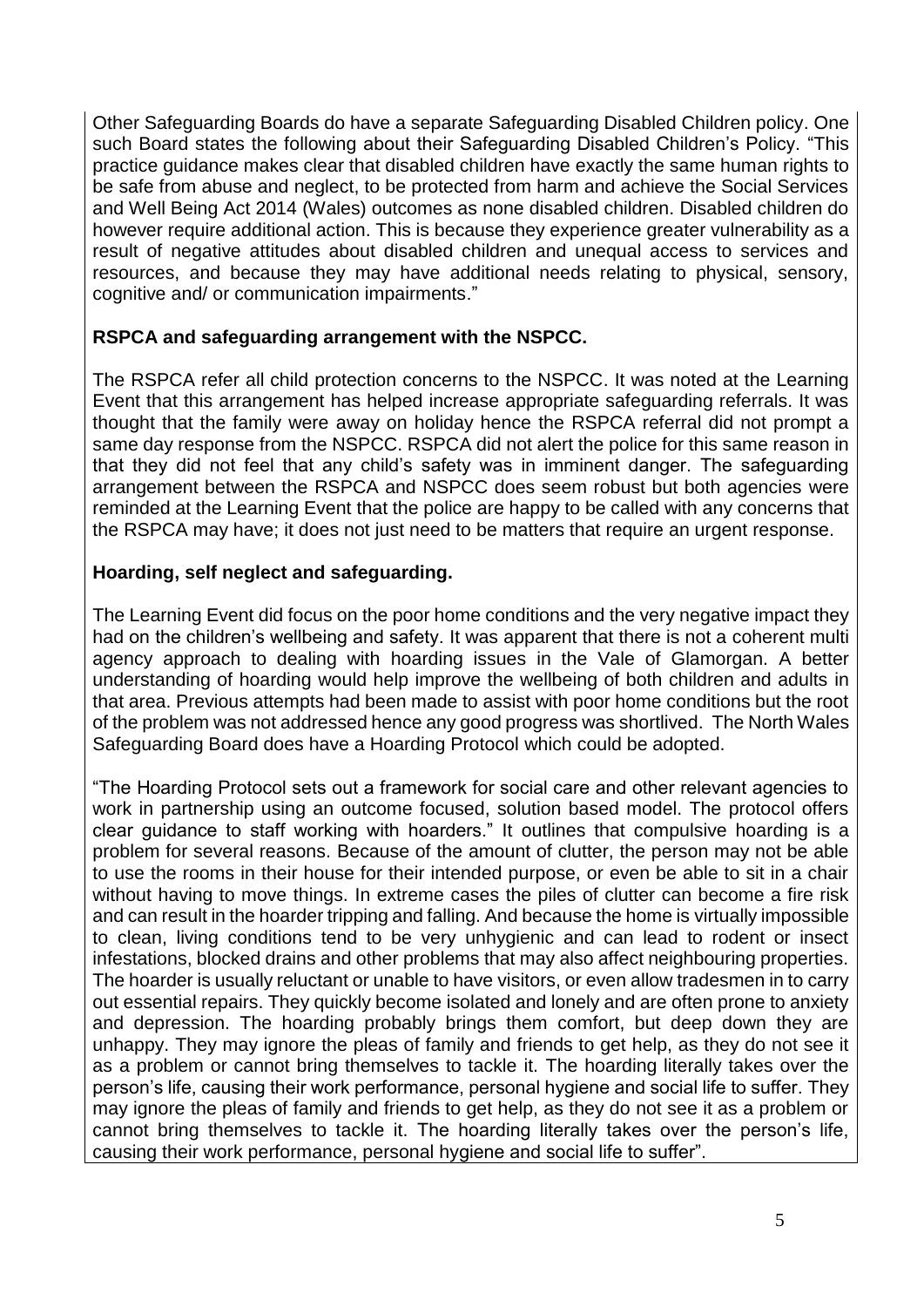# **Improving Systems and Practice**

*In order to promote the learning from this case the review identified the following actions for the SCB and its member agencies and anticipated improvement outcomes*:-

### **Agency Improvements in Practice**

Agencies have already taken some action to improve practice during the time that has elapsed since the intervention of social services in August 2017. Those actions have been alluded to but are listed below:

- 1. Social services have since changed their procedures and guidelines regarding MARF referrals and efforts are now made to speak to the referrer prior to making any decision to curtail any involvement with the child.
- 2. Significant progress had been subsequently made with regards to the recording of concerns about children in schools in the Vale of Glamorgan on the electronic system called My Concern. and a more robust, child focused approach would now be made were a child to be regularly attending school unclean and inadequately clothed.
- 3. VOG Housing department have since revised their procedures and are confident that any future requests to sever gas supplies would result in appropriate safeguarding referrals being made about either children or vulnerable adults left without access to heating, hot water or cooking appliances.

#### **Recommended Actions for the Regional Safeguarding Board.**

The learning points identified through this review have resulted in further recommended actions for the Regional Safeguarding Board.

- 1. The Child Neglect Practice Guidance and Protocol is currently under review in the Cardiff and Vale area. Once reviewed, it needs to be disseminated to all staff involved in safeguarding. A multi agency training strategy needs to be developed to refresh all staff with good practice principles and interventions for families with neglected children.
- 2. Social Services to ensure they speak with referrers as part of determining whether the referral meets a threshold.
- 3. To enhance awareness and encourage all agencies to use the Protocol for the Resolution of Professional Differences.
- 4. Cardiff and the Vale Regional Safeguarding Board to consider adopting and promoting a Safeguarding Disabled Children Policy.
- 5. Cardiff and the Vale Regional Safeguarding Board to consider adopting and promoting a Hoarding Protocol to complement the C&VRSB Self Neglect Messages for Practice.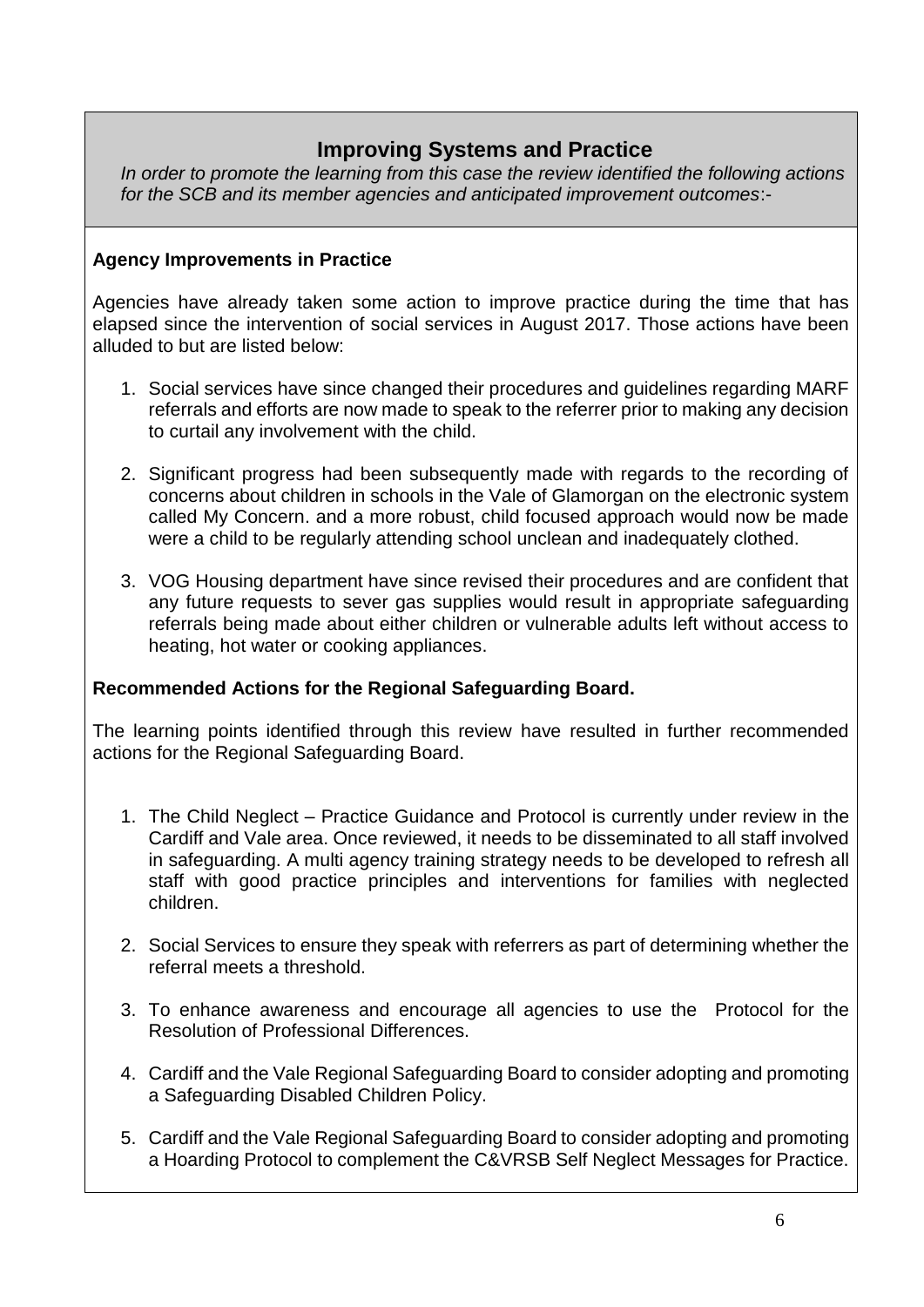- 6. C&V UHB to establish standardisation of health care planning for children with complex, life limiting conditions.
- 7. Cardiff and Vale Regional Safeguarding Board to engage with Digital Health Care Wales to establish if a system to notify GP when repeat prescriptions are not collected or dispensed from the pharmacy could be developed.
- 8. Cardiff and Vale Regional Safeguarding Board to further explore with Digital Heath Care Wales, improving the means by which health teams supporting children with life limiting conditions can access their GP records.
- 9. RSPCA staff to be reminded of the circumstances when they can also alert the police to safeguarding issues as well as making a referral to the NSPCC.

|                                                                                                                                                                                                                                                                                                                                                                                                                                                                                                       | <b>Statement by Reviewer(s)</b>                                                                                                                                                                                                                                                                                                                                                                                                                                                                         |  |  |  |
|-------------------------------------------------------------------------------------------------------------------------------------------------------------------------------------------------------------------------------------------------------------------------------------------------------------------------------------------------------------------------------------------------------------------------------------------------------------------------------------------------------|---------------------------------------------------------------------------------------------------------------------------------------------------------------------------------------------------------------------------------------------------------------------------------------------------------------------------------------------------------------------------------------------------------------------------------------------------------------------------------------------------------|--|--|--|
| <b>REVIEWER 1</b><br><b>Jane Foulner</b>                                                                                                                                                                                                                                                                                                                                                                                                                                                              | <b>REVIEWER</b><br>$2$ (as<br>appropriate)                                                                                                                                                                                                                                                                                                                                                                                                                                                              |  |  |  |
| Statement of independence from the case<br>Quality Assurance statement of qualification                                                                                                                                                                                                                                                                                                                                                                                                               | Statement of independence from the<br>case<br><b>Quality Assurance statement of</b><br>qualification<br>I make the following statement that<br>prior to my involvement with this learning<br>review:-                                                                                                                                                                                                                                                                                                   |  |  |  |
| I make the following statement that<br>prior to my involvement with this learning<br>review:-                                                                                                                                                                                                                                                                                                                                                                                                         |                                                                                                                                                                                                                                                                                                                                                                                                                                                                                                         |  |  |  |
| I have not been directly concerned with<br>the child or family, or have given<br>professional advice on the case<br>I have had no immediate line<br>management of the practitioner(s)<br>involved.<br>I have the appropriate recognised<br>$\bullet$<br>qualifications, knowledge and experience<br>and training to undertake the review<br>The review was conducted appropriately<br>and was rigorous in its analysis and<br>evaluation of the issues as set out in the<br><b>Terms of Reference</b> | I have not been directly concerned<br>with the child or family, or have<br>given professional advice on the<br>case<br>I have had no immediate line<br>management of the practitioner(s)<br>involved.<br>I have the appropriate recognised<br>$\bullet$<br>qualifications, knowledge and<br>experience and training to<br>undertake the review<br>The review was conducted<br>appropriately and was rigorous in<br>its analysis and evaluation of the<br>issues as set out in the Terms of<br>Reference |  |  |  |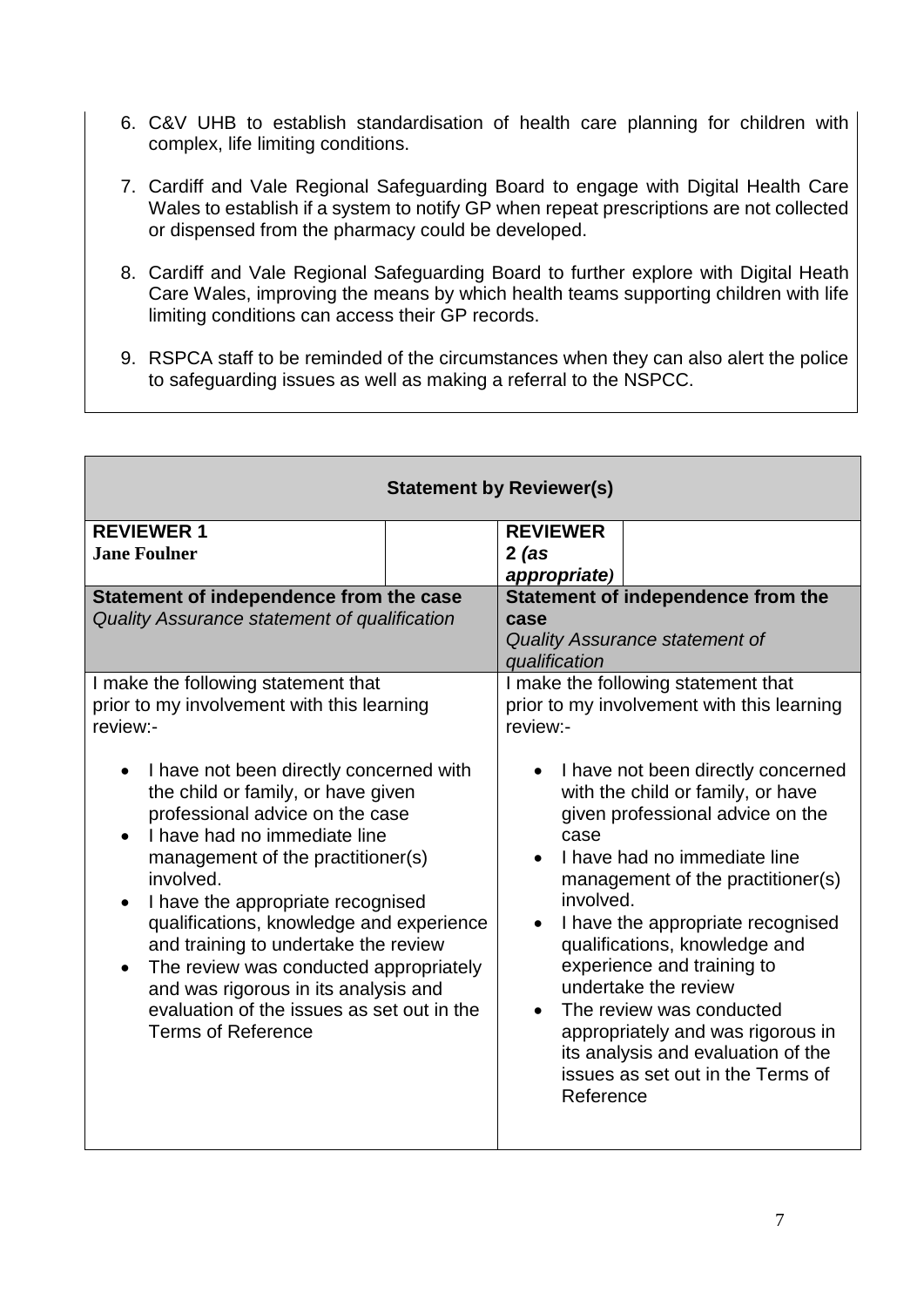| <b>Reviewer 1</b><br>(Signature)            |                   | <b>Reviewer 2</b><br>(Signature) | . |
|---------------------------------------------|-------------------|----------------------------------|---|
| <b>Name</b><br>(Print)                      | Jane Foulner      | <b>Name</b><br>(Print)           |   |
| <b>Date</b>                                 | February 2021     | <b>Date</b>                      |   |
| <b>Chair of Review Panel</b><br>(Signature) | <u>Si</u> ân Kirk |                                  |   |
| <b>Name</b><br>(Print)                      | Sian Kirk         |                                  |   |
| <b>Date</b>                                 | February 2021     |                                  |   |

**Appendix 1**: Terms of reference **Appendix 2:** Summary timeline

## **Child Practice Review process**

*To include here in brief:*

- *The process followed by the SCB and the services represented on the Review Panel*
- *A learning event was held and the services that attended*
- *Family members had been informed, their views sought and represented throughout the learning event and feedback had been provided to them.*

A Child Practice Review Panel was established on 30/09/20, chaired by Sian Kirk, Safeguarding Lead, Wales and South West Asylum Safeguarding Hub, Resettlement, Asylum Support & Integration Directorate. The Reviewer was Jane Foulner, Senior Probation Officer, National Probation Service, Cardiff. Mandy Evans, Chief Executive of MIRUS was an observer reviewer.

The Panel consisted of representatives from South Wales Police, VoG Children Services, VoG Housing Services, VoG Education Department and Cardiff and the Vale University Health Board.

A Learning Event was held on 02/02/21. Representatives from South Wales Police, VoG Children & Young People's Services, VoG Housing Services, VoG Education Department, Cardiff and the Vale University Health Board, NSPCC and RSPCA attended the learning event.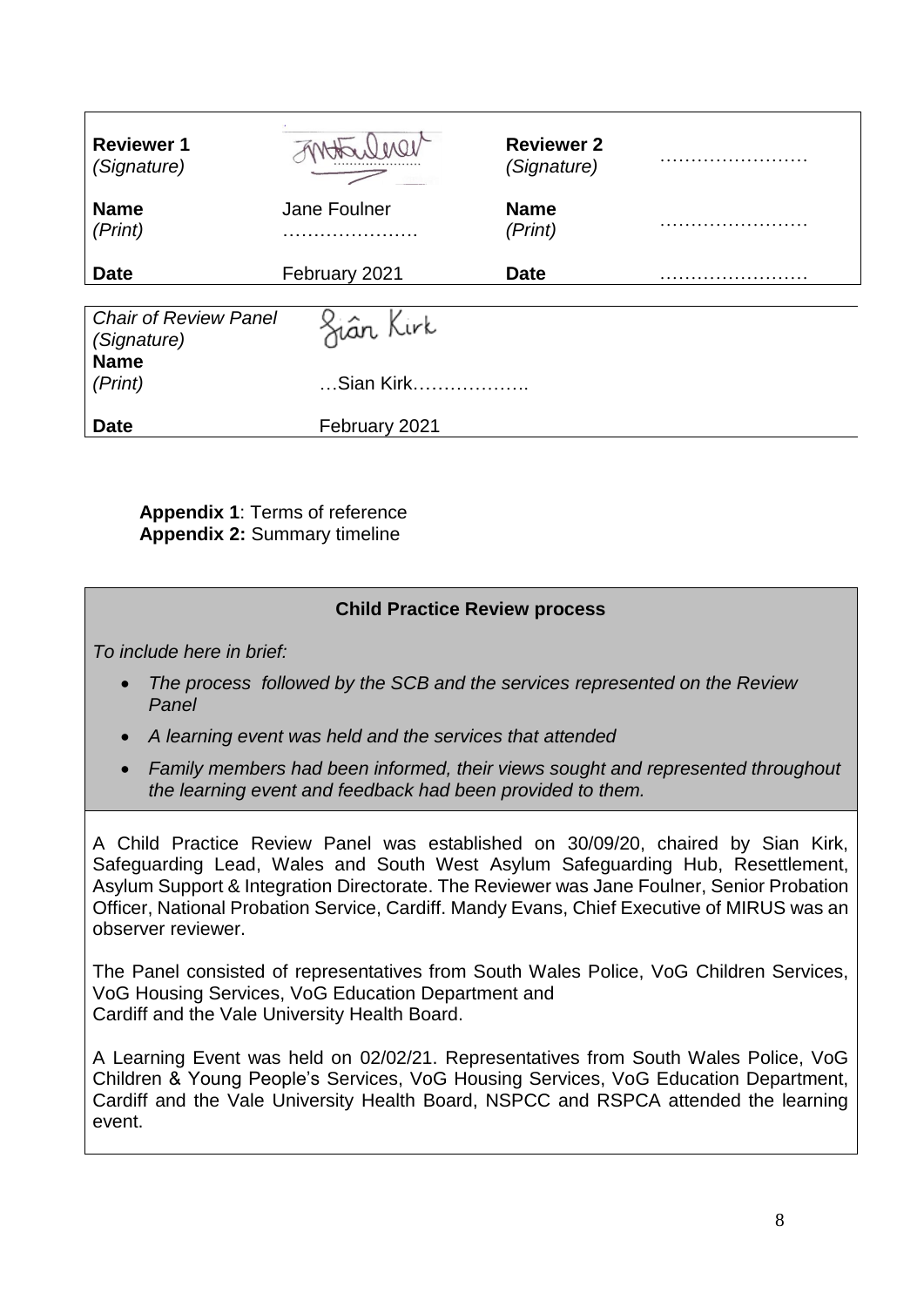| Contact was made with the children's family and interviews took place with two adult family |  |  |  |  |  |
|---------------------------------------------------------------------------------------------|--|--|--|--|--|
| members. A further interview also took place with the family GP.                            |  |  |  |  |  |

Family declined involvement

# **For Welsh Government use only**

Date information received **EXALL** 

Date acknowledgment letter sent to SCB Chair ...................................

Date circulated to relevant inspectorates/Policy Leads ………………………….

| <b>Agencies</b>         | <b>Yes</b> | <b>No</b> | Reason |
|-------------------------|------------|-----------|--------|
| <b>CSSIW</b>            |            |           |        |
| Estyn                   |            |           |        |
| <b>HIW</b>              |            |           |        |
| <b>HMI Constabulary</b> |            |           |        |
| <b>HMI Probation</b>    |            |           |        |
|                         |            |           |        |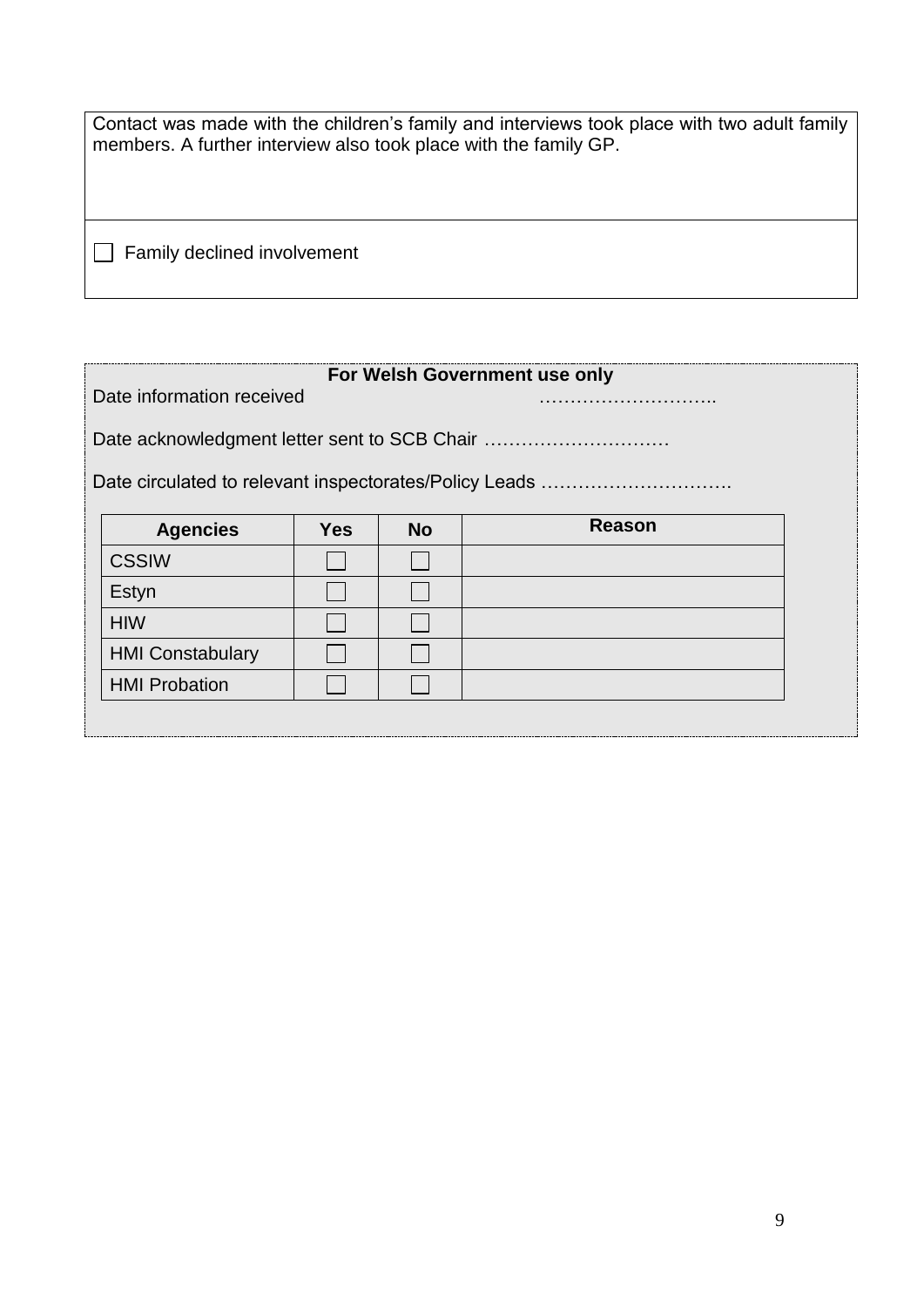# **Terms of Reference for a Concise Child Practice Review Re: CPR 04/2018**

#### **Introduction**

A concise child practice review will be commissioned by the Regional Safeguarding Children Board (RSCB) in accordance with the Social Services & Well-being (Wales) Act 2014, Working Together to Safeguard People: Volume 2. A concise child practice review will be commisioned where a child who has not, on any date during the 6 months preceding the date of the event, been a person in respect of whom a local authority has determined to take action to protect them from abuse or neglect following an enquiry by a local authority, and has:

- died; or
- sustained potentially life threatening injury; or
- sustained serious and permanent impairment of health.

### **Terms of Reference**

The terms of reference agreed for this review are:

- The timeframe for the review will be **1 st August 2015 – 31st August 2017.**
- The following services will produce a chronology/timeline of significant events of its involvement with the child (and family) for the agreed timeframe above. A merged chronology will then be produced.
	- $\triangleright$  South Wales Police
	- Cardiff & Vale University Health Board
	- Vale of Glamorgan Children & Young People's Services
	- **▶ Vale of Glamorgan Education Services**
	- $\triangleright$  Vale of Glamorgan Housing

### **Core Tasks (for a concise practice review)**

- Determine whether decisions and actions in the case comply with the policy and procedures of named services and Board.
- Examine inter-agency working and service provision for the individual and family.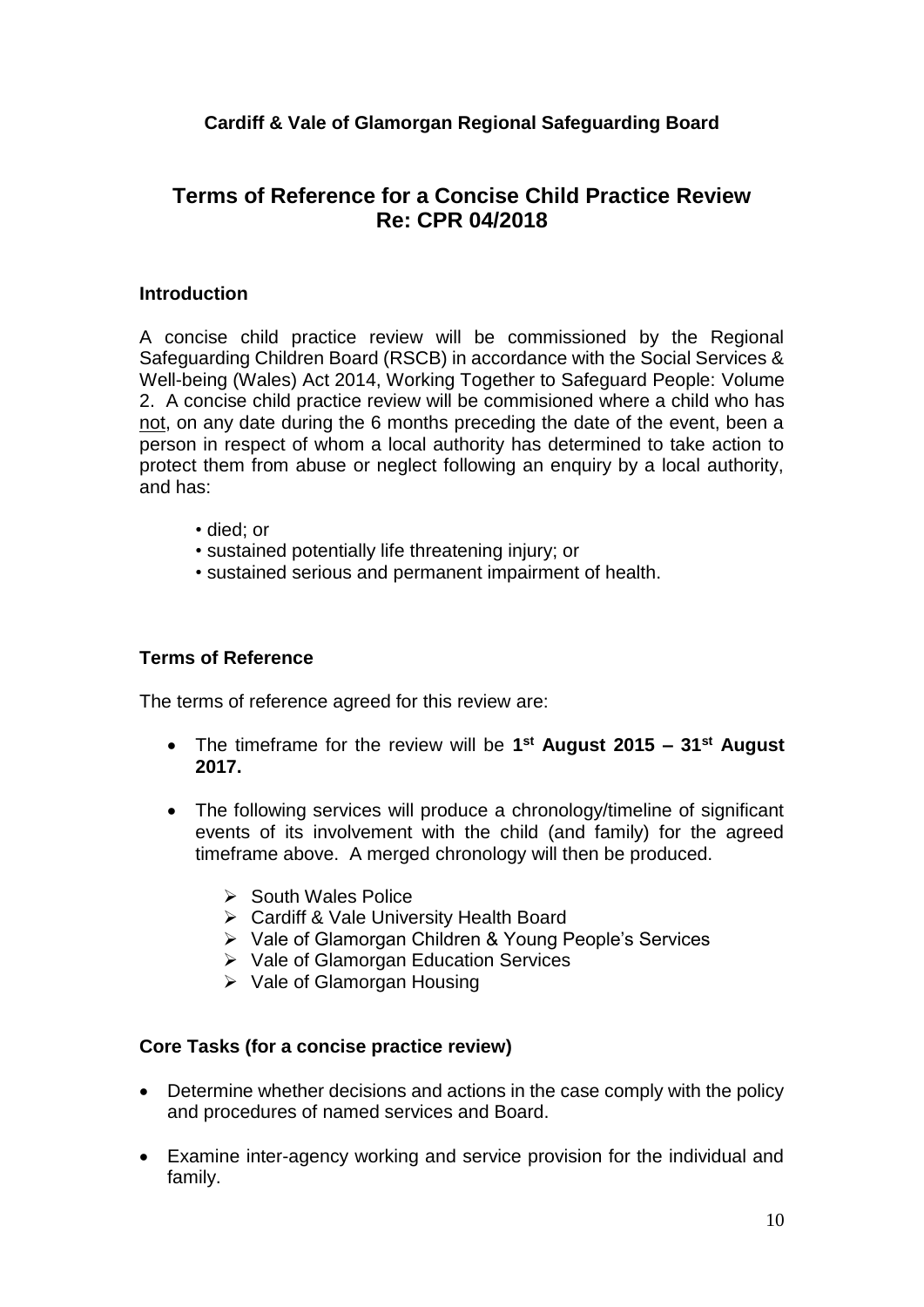- Determine the extent to which decisions and actions were individual focused.
- Seek contributions to the review from appropriate family members and keep them informed of key aspects of progress.
- Take account of any parallel investigations or proceedings related to the case.
- Hold a learning event for practitioners and identify required resources.

#### **Specific tasks of the Review Panel**

- Identify and commission a reviewer/s to work with the *Review Panel* in accordance with guidance for concise and extended reviews.
- Agree the time frame.
- Identify agencies, relevant services and professionals to contribute to the review not already requested by the CPR/APR Sub Group, produce a timeline and an initial case summary and identify any immediate action already taken.
- Produce a merged timeline, initial analysis and hypotheses.
- Plan with the reviewer/s a learning event for practitioners, to include identifying attendees and arrangements for preparing and supporting them pre and post event, and arrangements for feedback.
- Plan with the reviewer/s contact arrangements with the individual and family members prior to the event.
- Receive and consider the draft child practice review report to ensure that the terms of reference have been met, the initial hypotheses addressed and any additional learning is identified and included in the final report.
- Agree conclusions from the review and an outline action plan, and make arrangements for presentation to the RSCB for consideration and agreement.
- Plan arrangements to give feedback to family members and share the contents of the report following the conclusion of the review and before publication.
- Produce a 7 minute briefing on the learning identified from the Child Practice Review.